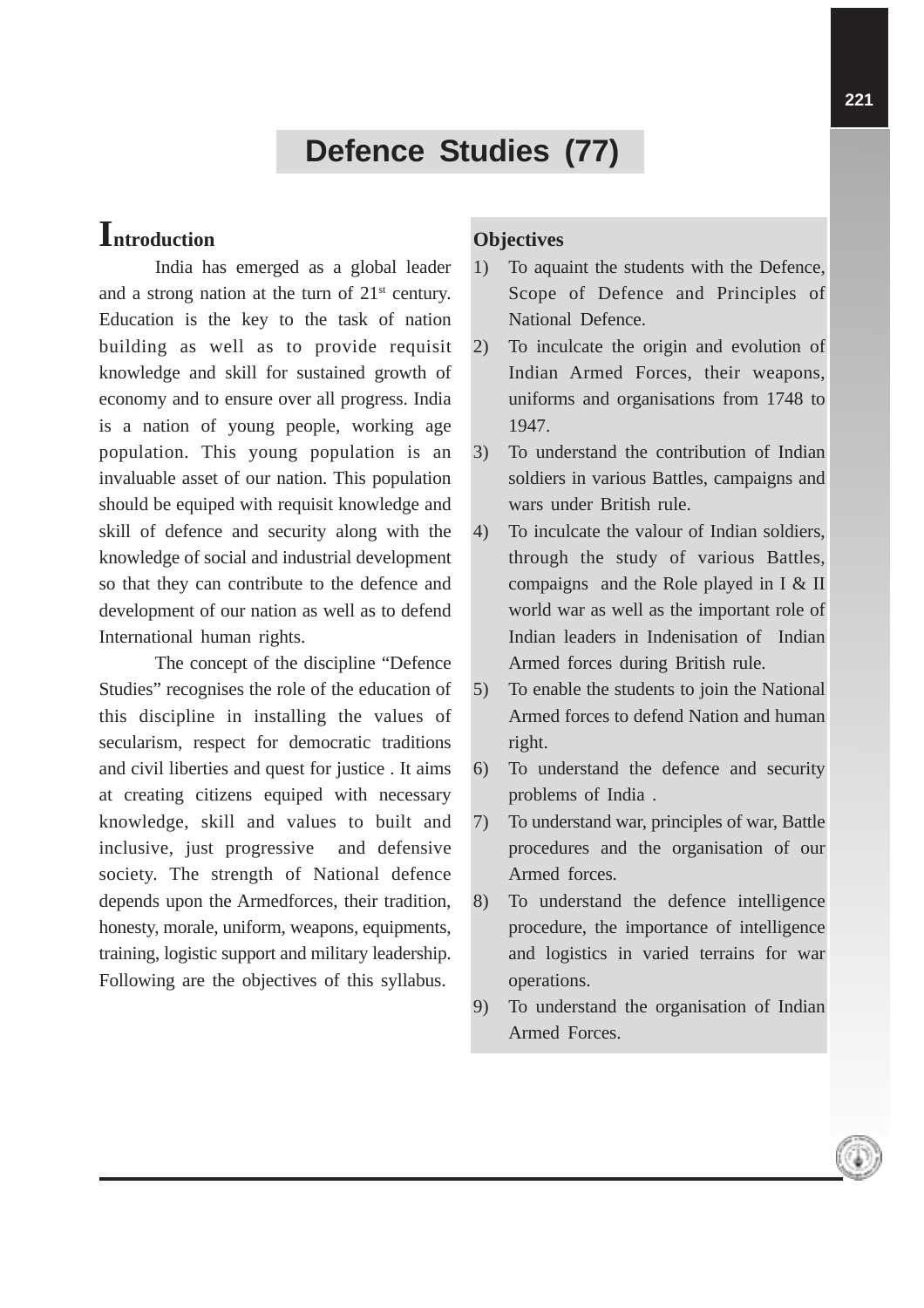## **Std. XI**

- 1) Defence Introduction,
	- Introduction Meaning and **Definitions**
	- Scope of Defence– Defence of Family, Defence of city, Defence of nation
- **2) A Brief History of Indian Army (1748- 1857)**
	- The protection of British Factories Surat,Bombay ( Mumbai),Madras and Culcutta ( Kolkata). Local Guards.
	- Establishment of First Indian Battalian – 1748, Founder of First Indian Battalian. Difference between European and Indian Troops.
	- Presidential Armies- Madras Army,Bengal Army, Bombay Army.
	- System of Presidential Army Command and Control, Organisation, Weapons.
	- Development of presidential Army-Introduction, Punjab Regiment, Ratio of Brititsh and Indian troops,Major events before the Revolt of 1857.

## **3) Development of Indian Army (1857-1914)**

- Revolt of 1857- Background, Military causes.
- Consequences of Revolt Changes in Indian Army, Organisational Changes, Recruitment policy, Political changes, The Rise of Indian Army, Reorganisation of Army.
- Raising of Cavalry and Artillery causes.
- **4) The Role of Indian Army in First World War (1914-18)**
	- Major Events and Achievements of

Honours and Awards- The Gallant and courage shown by Indian soldiers. The Winners of Victoria Cross.

- Army organisation and Committee Introducation, King's Commission for Indians (Royal Military College Sandhurst), Establishment of the Indian Military Acadamy.
- **5) The progress of Indiansation and the Rising of Royal Indian Navy and Royal Indian Airforce.**
	- Modernisation of the Armed forces-Meaning of Indianisation, Views about Indiansation, Progress of Indaiansation, The raise of Royal Indian Navy, The raising of Royal Indian Airforce.
	- The Chatfield committee Recommendations of chatfield committee.

## **6) The Role of Indian Army in Second**

## **World War. (1939 to 1945)**

#### **Introduction**

Expantion of Indian Army, Emergency Commission,Honours and Awards For Indians, Role of Indian Officers in the Royal Air Force.

- Role of Indian Troops in the Battles of Malaya,and Singapoe, Role of Indian Troops in Battle of Malaya, Battle of Singapore, Prisoners of War, Rise of Indian National Army, Establishment of South-East Asia Command.
- Toranto and Gothic, Line-Role of the 8<sup>th</sup> and 10<sup>th</sup> Infantry Division, Honours and Awards.
- $\bullet$  Burma Operation-Role of  $4<sup>th</sup>$ , 15<sup>th</sup>, and 33rd corps,Role of Royal Indian

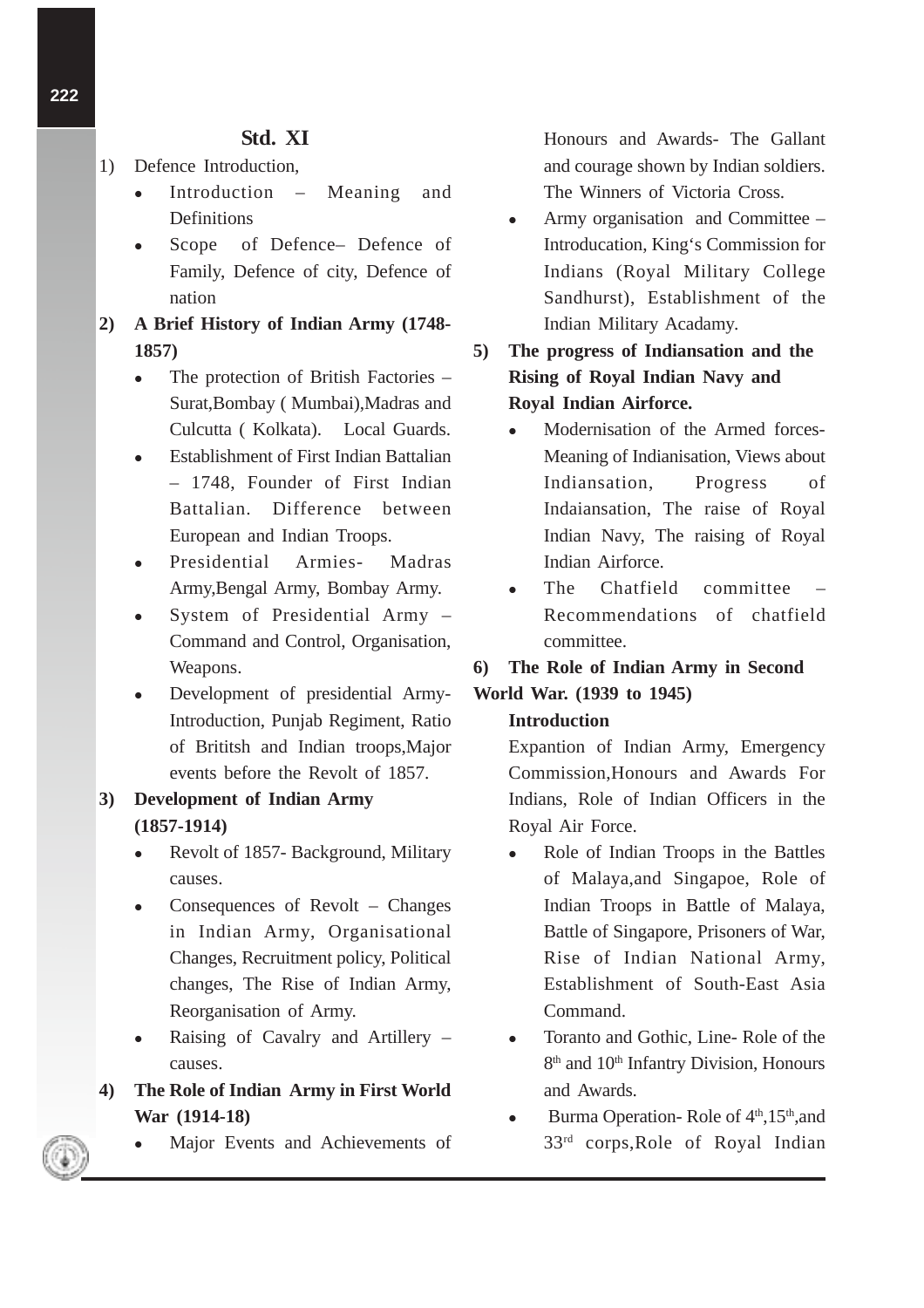AirForce, Role of Royal Indian Navy, Honours and Awards.

- **7) Tradition of Indian Army and Division of Armed Forces (1947)**
	- Recruitment of Army, NAvy and AirForce – Pattern of Recruitment, Basic Recruitment- Technical and Non Technical Recruitment, Importance of litaracy and Education, Qualities of Indian Soldiers.
	- Composition of Indian Army, Navy and AirForce- Traditions, Cripps proposal, changes after World War-II, Establishment of National Government.
	- Partition of India Division of Armed Forces- Army, Navy, AirForce and others.
- **8) Avenues in Armed Forces**
	- 1. Officers –a) Army Officers entries through- NDA and CDSE a) IMA b) **OTA**
	- i) Entry in to IMA -(I) Army Cadet College (ACC).
		- (II) 10+2 Army Technical Entry.
		- (III) University Entry Scheme.
		- (IV) Technical graduate course.
	- ii) Entry into OTA
		- (I) Technical graduate.
		- (II) Women's graduate.
		- (III) NCC Special Entry.
		- b) Navy  $-1$ . NDA 2. 10+2 Tecnnical Entry 3. CDSE 4. Naval Technical Branch 5. Naval Armament Inspection Cadre 6. Naval Women's Special Entry 7. Naval NCC (Special Entry)
		- c) Air force  $: -1$ . NDA 2. CDSE 3. University Entry Scheme

4. NCC – (Airwing – NCC-"C" $-$ Certificate 5. Technical branch 6. Women's Special Entry 7. Short Service Commission (Male).

- 2. Soldiers (A) Army 1. Army Recruitment office 2. Zonel recruitment office 3. Branch recruitment office 4. Direct recruitment – JCOs and NCO s .
- (B) Navy i)Naval Recruitment Establishment.
	- ii) Zonal Recruitment Office.
	- iii) Branch Recruitment Office.
	- iv) Airman Selection Centre.
- (C) Airforce Centralised Recruitment is done "The President Central Airman Selection Board, New Dehli".

#### **Practical Exam Scheme**

- 1. The said Practical examination is divided in to two sections-
- A) Oral Examination.
- B) Practical File.
- A) Oral Exam :- Oral exam will be based on the theory syllabus of std. XIth. Minimum three questions should be asked to the candidate. Oral exam will be of maximum 15 marks.
- B) Practical File :- It will consist the following -
- 1) Map Indicating directions.
- 2) Map indicating location, important from the military point of view.
- 3) Map indicating various training institutes & recruitment centres.
- 4) Entry into Armed Forces Table Form.

This section carries 05 marks.

15+5=20 Marks for practical Exam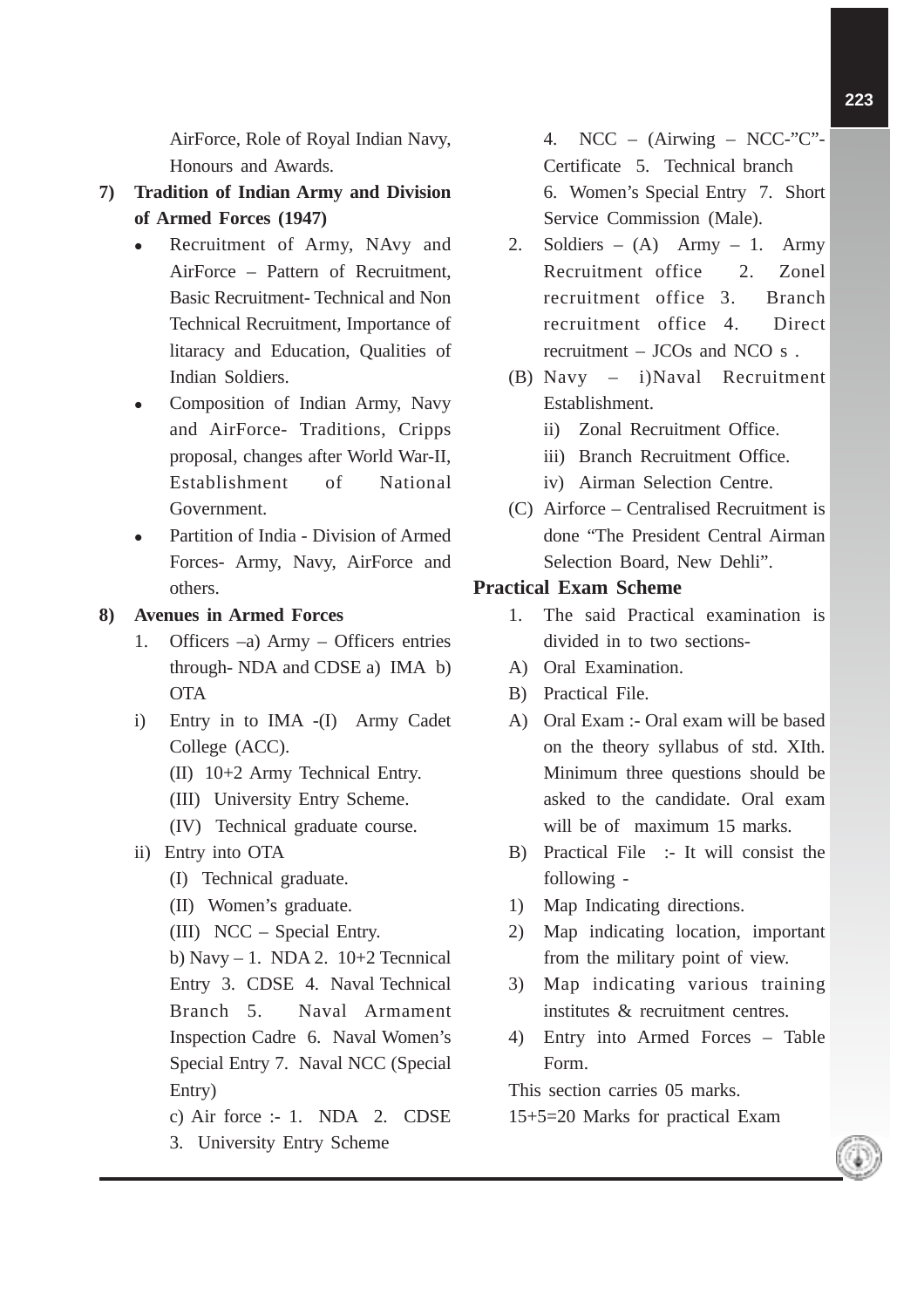- 1) Scheme of marking
- A) Oral Exam :- Minimum three questions should be asked to the candidate- Que. No. 1 - 4 Marks Que. No. 2 - 5 Marks Que. No. 3 - 6 Marks

## **Total 15 Marks** B) Practical File 1) Map Indicating directions. - 1 Marks.

- 2) Map indicating locations. - 1 Marks 3) Map indicating training institutes  $\&$  - 1 Marks
- recruitment centres. 4) Chart of Recruitment Procedure - 2 Marks

#### **Total 5 Marks**

- 2) Organise practical exam according to time table. Separate arrangement for practical exam should be made. At a time, only one candidate be called for practical examination. Candidate should have practical file, it should be signed by internal examiner and should be returned to the candidate. Candidate should not be allowed to appear for practical examination without practical file.
- 3) Total candidates should be divided into batches of 25 candidates in each batch. Two batches should be examined by a day. Maximum 05(Five) minits should given to each candidate for this examination.
- 4) The syllabus for a year is given in curriculum. The teacher should complite the theory & practicals accordingly

### **STD- XII**

- **1. Principles of National Defence**
	- Definition & Scope of National Defence.-
	- Meaning & Determinants of Defence Policy- International Relations, Economic Development, National Personality & Traits.
	- Postures of Defence Policy Defensive posture & offensive Posture.
	- Defence & Security Meaning  $\&$ Definition.

#### **2. Outline of India's Defence Problems**

- Objectives of National Defence - Independence & Sovereignty, **Territorial** 

Integrity, National Constitution.

**Internal Threats to India's Security**–

1) Terrorism, 2) Naxalism,

3) Corruption, 4) Environmental Imbalance

#### **India's Borders**

- Land Borders—Introduction, Northern Border –Sectors & Pecularities.
- Western Border LOC  $& \text{Indo-Pak}$ International Border.
- Eastern border Internal & External.
- Sea Border –Eastern Sea border and Western Sea border. Importance of Territorial Waters.
- Air Space Meaning and Scope.

**3. Prelude to Armed Conflict**

- Introduction Extent of Armed confict
- Tensions Before Conflict Nature
- Types of Tension Propaganda Offensive, Diplomatic Offensive,

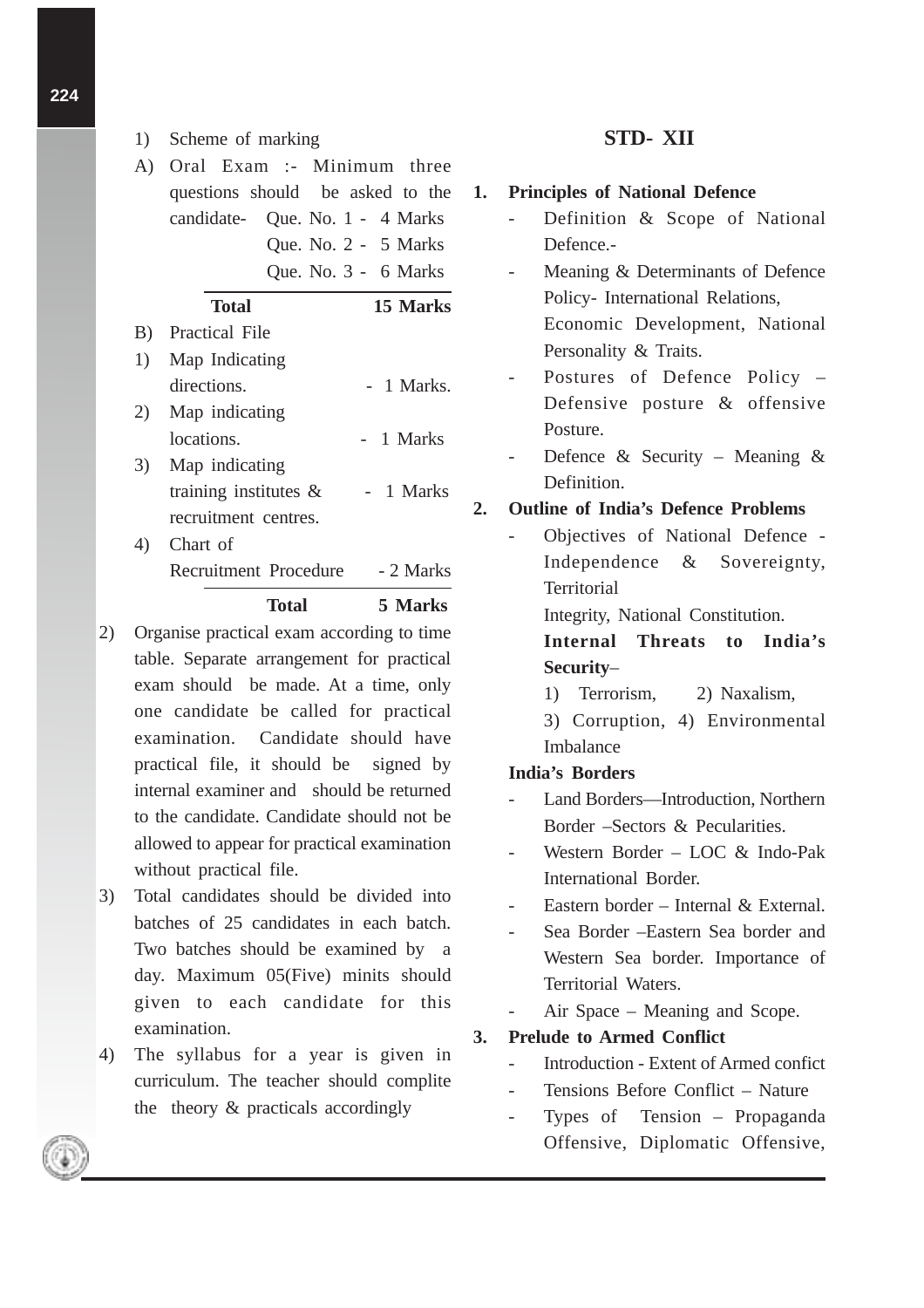#### Warlike

Movement - Troop movement, Restraints on Transport & Communication, Control on Resources, Declaration of Emergency.

- Declaration of War,
- \* War Mobilisation.

#### **4. Acquisition of Defence Information**

- Vigilance -Nature of Vigilence.
- Long Term Information-Sources of long term information
- Books, Journals, Newspapers, Radio & Television, Diplomatic Corps, Delegations & study Groups, Electronic equipments, Aerial surveillance, Espionage.
- Observation  $\&$  Reconnaissance  $-$ Meaning & Difference, Principles of observation, Principles of Reconnaissance.

#### **5. Intelligence**

- **-** Intelligence –Meaning and Scope, Divisions and Types, Sources & Agencies of Battle Intelligence. principles of intelligence.
- Processing of Intelligence Collection & Collation, Grouping & Evaluation, Analysis, Interpretation & Assessment, Synthesis.
- Intelligence Requirments of the field forces -Army, Navy & Airforce.

#### **6. War & Principles of War**

- War Meaning & Definition, Conventional War & Total War.
- Principles of War Selection  $\&$ Maintenance of the Aim, Offensive Action, Concentration of force,

Economy of force, Co-operation, Security, Surprise, Mobility, Morale, Administration.

## **7. Battle Procedures & Logistics**

- Battle Procedure
	- 1) Appreciation of Situation.
	- 2) Operations of War
	- 3) Warfare in varied terrains.
	- Logistics Meaning of Principles. Logistics requirements of Navy and Air Force.
		- Teath and Tail Elements.

#### **8. Warfare in Various Terrain**

- Warfare in Plains Characteristics, Forces & Armaments and Logistics.
- Warfare in Deserts Characteristics, Forces& Armaments and Logistics.
- Warfare in High Altitude Areas Characteristics, Forces & Armaments and Logistics.
- Warfare in Jungles Characteristics, Forces & Arnaments and Logistics.

#### **9. Organisation of Indian Armed forces**

- Army Organisation of Army Headquarters and Army Commands.
- Navy Organisation of Naval Headquarters and Naval Commands.
- Airforce Organisation of Air Headquarters and Air Commands.

#### **10. Para Military Forces**

- Border Security Force, Central Reserve Police Force, Rapid Action Force, Assam Rifles, Coast Guard and N.C.C.
- Establishment, Head Quarters, Control by Ministry, Chief Officers, Duties - (Wartime, Peace Time) - Of each Services mentioned above.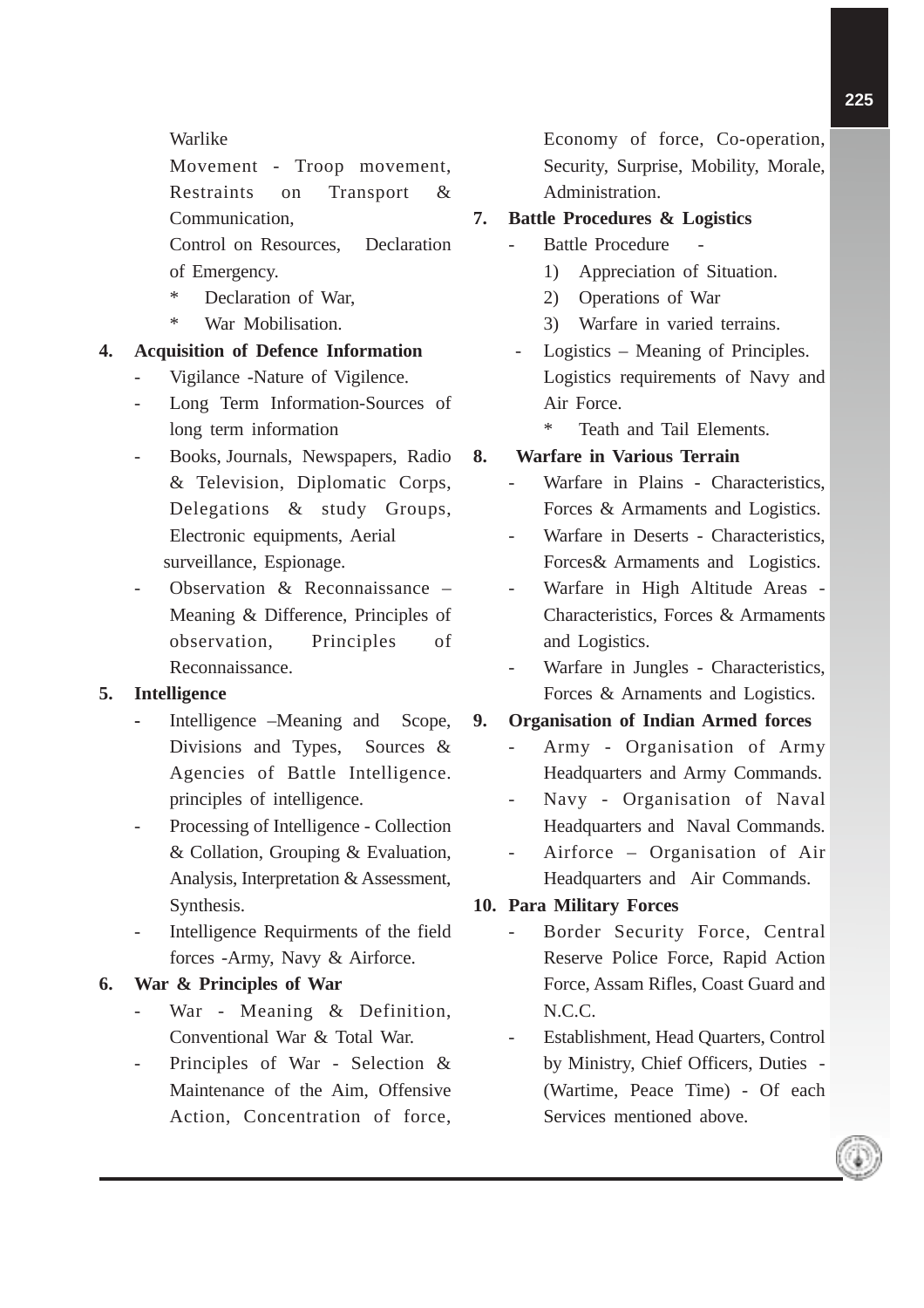**Instructions to the Head of Institutions**

- 1. Please arrange for notifying the date(s), time and place for this practical Examination. There should be no doubt about it.
- 2. Kindly instruct the subject teacher, to be present to supervise the arrangements for this Practical Examination.
- 3. The teacher in the subject will not be with examiner at the time of the test unless he is appointed by the board as the internal examiner.
- 4. All the candidates will be seated in a room, adjacent to the rooms for the oral test. The candidates will be called serially according to the roll list.
- 5. No candidate should be allowed to leave the class-room till the test finishes.
- 6. Those who have finished the test will not be allowed to enter the classroom of the examiness for any reason.

Please ensure that all this is carried out carefully. **Instructions to the Examiners**

- 1. The object is test whether the candidate has read the prescribed course carefully.
- 2. As far as possible ask any three (3) questions from ( amongst) list of questions given in the set of question paper for this Practical Examination.
- 3. If the candidate fails to understand the question, another question may be asked. In no case, will he/she be asked more than 5 to 6 questions.
- 4. It is not necessary to allot ten minutes per candidate, if the candidate, gives correct answer he/she will take less time.
- 5. If necessary, give the necessary instruction to the candidates before the

commencement of the examination. Emphasise the necessity of giving brief and correct answers.

- 6. The Head of the Institutions should be informed well in advance for the necessary arrangements of this practical examination oral test.
- 7. Any thing not covered by these instructions is left entirely to discretion of the examiner appointed by the board for the oral test Preactical Examination.
- 8. The examiners (Internal and External) must sign the record –books of the candidates. The candidates should not be examined without record-books. After the examination, the record-books should be returned to the candidates.

#### **Std. XII - Practical Exam Scheme**

- 1. The said Practical exam is divided in two sections-
	- A) Oral Exam
	- B) Practical File.
	- A) Oral Exam :- Oral exam will be based on the syllabus of std. XII th. Minimum three questions should be asked to the candidate. Oral exam will have maximum 15 marks.
	- B) Practical File :- It will have two sections-
	- I) Plotting Map
	- II) Collection of applied military information. Practical File will have maximum 05 marks.
	- I) Plotting Map-
	- a) Map Indicating countries on the periphery of India.
	- b) Map indicating various sectors on India's land border.